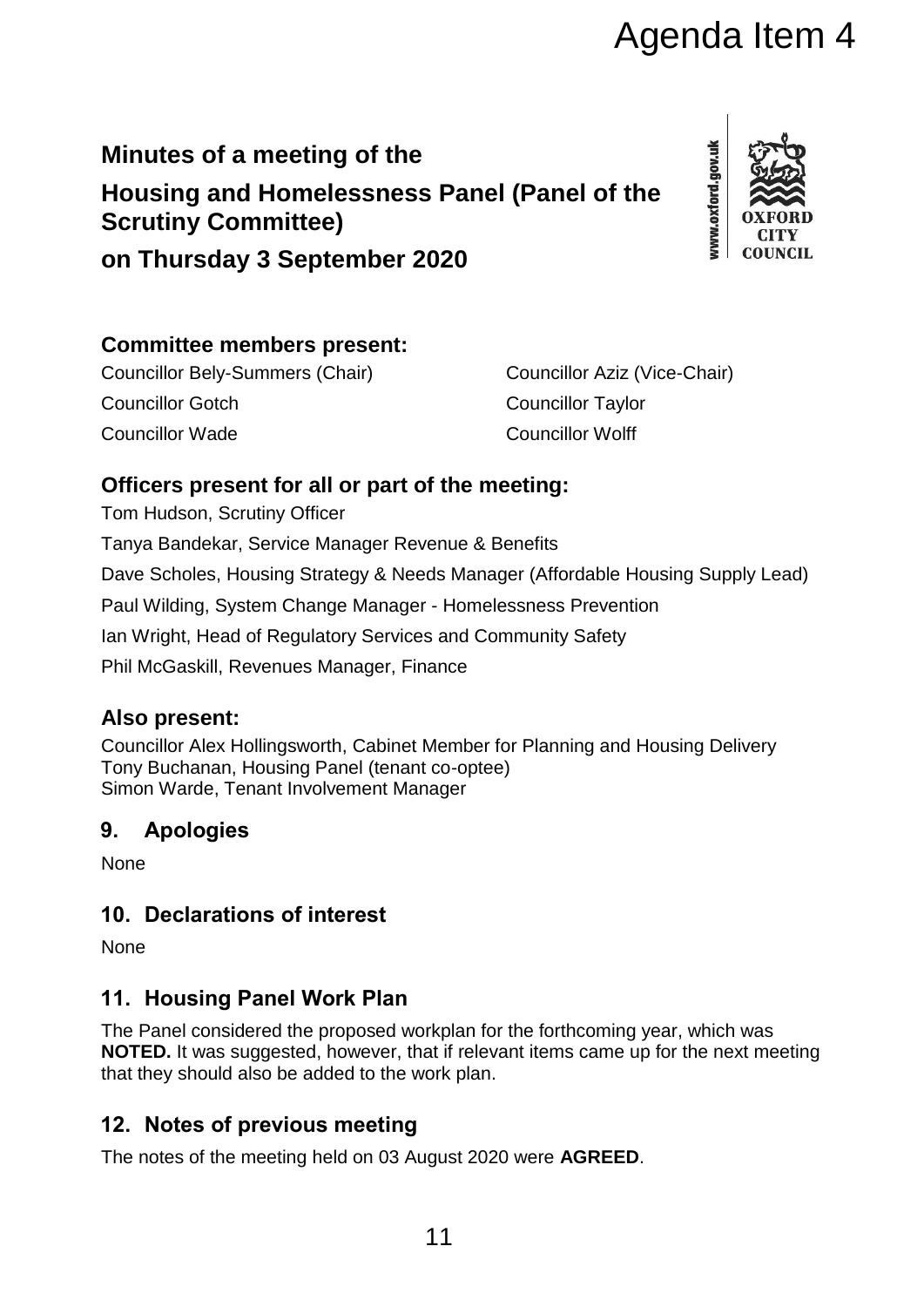### **13. Requested updates from previous meeting**

Further to its requests at the previous meeting, the Panel heard a number of verbal updates.

1) Lived Experience Advisory Forum

Paul Wilding, Rough Sleeping and Single Homelessness Manager, gave a verbal update to the Panel on the activity of the Lived Experience Advisory Forum.

The Lived Experience Advisory Forum (LEAF) had been established by the Oxford Homeless movement on the basis of its belief in the importance of having people with lived experience of homelessness being able to work with (and influence) professionals around homelessness issues.

Activities from LEAF had been curtailed somewhat due to the pandemic. Nevertheless, two LEAF members were now part of the wider Oxford Homeless Movement's steering group. A coordinator for the Forum had also been funded by Oxford Homeless Movement to support its work and monthly meetings for members were taking place. In terms of its work, LEAF had

- Participated in research on how homelessness in Oxfordshire as a whole could be tackled through a housing-first approach, including training LEAF members to undertake interviews of homeless people, of which LEAF undertook 20.
- Worked with the Blavatnik School of Government on magazine articles relating to co-production.
- Worked with Aspire's new housing project on governance to ensure systems were in place to allow the project to be tenant-led.

Having been newly appointed to the post of Rough Sleeping and Single Homeless Manager, Paul Wilding was keen that he would be able to work with LEAF in the development of services from the Council also.

The Panel asked questions about demographic representation on LEAF, and work with St Mungo's on homelessness prevention. Regarding the latter, it was hoped that the new coordinator would help to raise the profile and reach of LEAF further, including on issues around services relating to homelessness prevention.

2) Champion Way and Community Led Housing

Dave Scholes, Housing Strategy and Needs Manager, gave a verbal update to the Panel on the progress of the Champion Way Community Led Housing project and the wider Community Led Housing concept locally.

Since the Panel had received the report the previous November, the Champion Way site had received planning permission for four one-bed properties. An easement right had needed to be alterered. Heads of terms for the use of the site were being developed with the Oxfordshire Community Land Trust. Grant funding from the Oxfordshire Growth Deal was being sought, potentially with a top up from the Council via s. 106 developer contributions. On a strategic level, the Local Plan had been adopted, with a requirement for all sites of over 50 houses having to offer 5% of the space for Community Led Housing and self-build. The Council had also met with multiple Community Led Housing organisations, including the Community Land Trust, the Co-Housing group and the Collaborative Housing hub, where a protocol and shared understanding for information-sharing and taking sites forward was agreed, with one site being about two weeks away from being sufficiently progressed to be named. A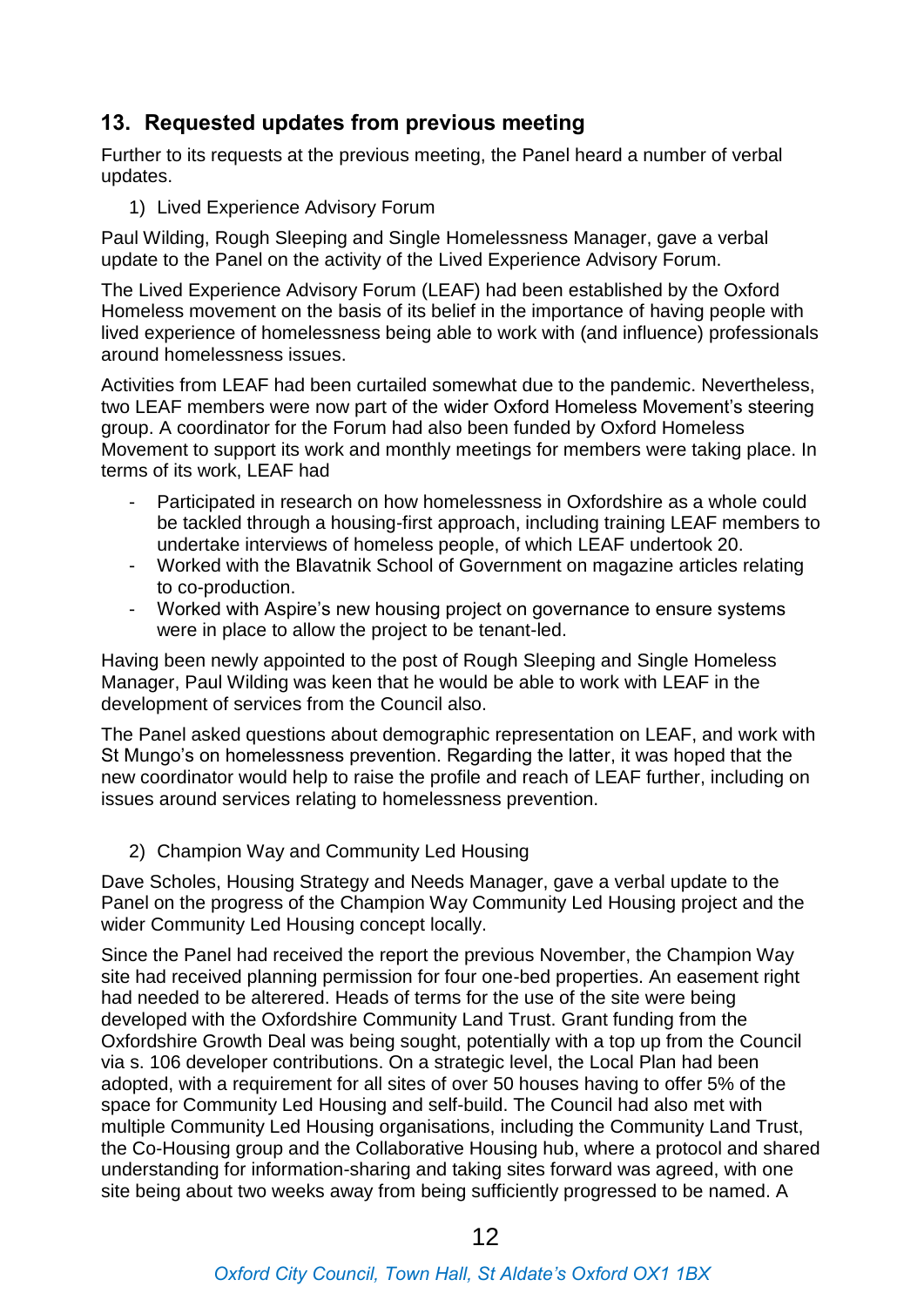report from the Growth Deal had been published, with officers in each authority looking at how to take the recommendations forward. As part of that the Council had also partnered with other districts to enable a County-wide approach, allowing feasibility studies for potential sites to be undertaken across the County. The biggest area of delay in the Community Led Housing area was in regards to the publicity and meetings with the public which had been planned but were paused due to the pandemic.

The Panel asked no questions.

3) The Council's management of domestic rent arrears during Covid

Tanya Bandekar, Revenue and Benefits Manager, gave a presentation to the Panel on the Council's approach to domestic tenants in rent arrears during the Covid pandemic.

When the impact of Covid became apparent, the Council changed its approach to revenue-collection across the board, including domestic rent arrears, to allow for a softer approach. Rather than send official letters at a time when the courts were shut, the Council had softened its letters, encouraging those in arrears to contact the Council instead to discuss their situation. Alongside telephone calls, the softer approach had a positive approach that many tenants had shared their appreciation for.

Since March, when the courts had been shut, the Council had made no requests for possession. Though the courts had since reopened, the Council had not recommenced its recovery processes. In total, the number of tenant over six months in arrears was 41, out of 7800 tenants. The Council's recovery process did not involve seeking possession straight away, but seeking the court to give a suspended possession order subject to payment being made of the rent going forward and progress made against the arrears, a situation which allowed even those in significant arrears the opportunity to maintain their tenancy and not be evicted. Even those who fell further into arrears at this point would not be immediately subject to enforcement, but the Council would work with other services such as the Welfare Reform Team to support those individuals into work or ensure they were receiving the correct benefits. In 2018/19, 19 evictions took place out of a total of 185 court orders sought. A similar rate of 10% was found in 2019/20.

Assurance was provided to the Panel, and arrears levels compared to the same week in in 2018 were £70,000 higher, a small proportion of the total rent figure, particularly in light of the rent increase this year. Of these, the majority were 0-4 weeks in arrears, a time-frame in which the workings of the benefits system could cause distortions.

The Panel sought to know the Council's attitude towards the special circumstances of Covid and were informed that taking this into consideration was a pre-requisite for any court order, and that the Council was working with people in arrears to understand the causes, such as non-topped up furlough. Particular consideration would be given to those with families. The Council would work with advice agencies as well as the Welfare Reform Team, and also take steps with those on benefits to ensure that payments would be made directly to the Council to ensure non-escalation in arrears figures. It was possible to seek for payments for arrears directly too, but this would be dependent on the individual being left with sufficient money and was not guaranteed.

It was suggested that the Panel might have more things to discuss than in the time available with a verbal update. It was **AGREED** that there would be a dedicated item to the issue at the next meeting.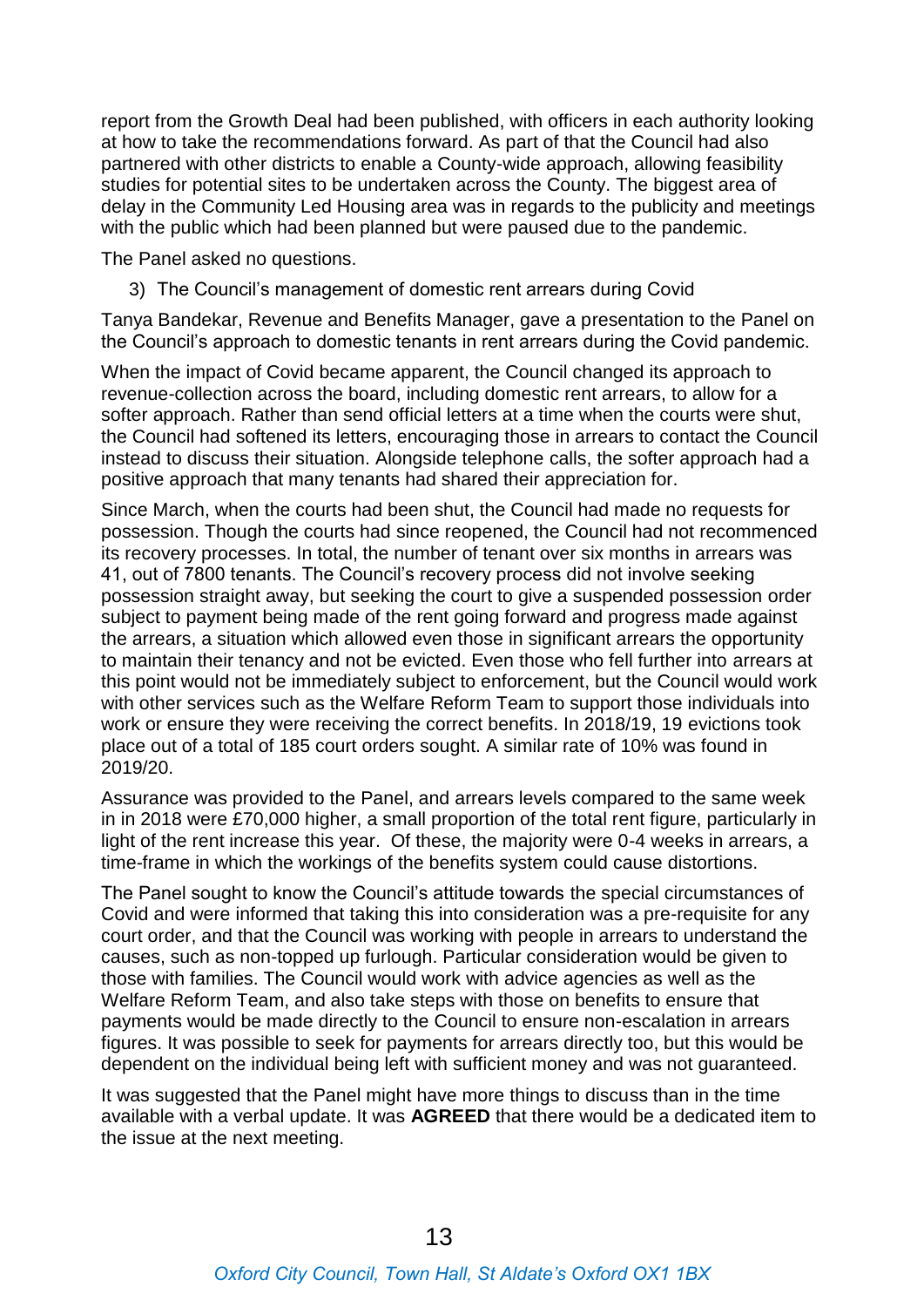### **14. Selective Licensing**

In light of the importance of the issue under consideration and the wish to understand the reactions of stakeholders from outside the Council to the proposals, the Housing Panel invited a number of representatives from local organisations to give their reactions to the report. The organisations represented were the Oxford Citizens' Advice Bureau, the letting and estate agency College and County, and the Oxford branch of the ACORN union.

Speaking prior to the presentation of the report, the Panel's external attendees presented their views. All were in agreement with the proposals, but raised a number of issues and questions. The most clear-running theme was the importance of enforcement of all properties, particularly given that those in the least secure housing should not be expected to whistleblow on their landlords. Without across the board enforcement, licensing would become a burden on those seeking to comply, leaving those willing not to do so, those operating within the shadow lettings market, with an advantage. It would be important to avoid the perception of 'entrepreneurial bureaucracy', the taking of license fees from compliant landlords to pay to tell them that they were compliant, rather than identifying and cracking down on those providing homes with category 1 and 2 health risks.

Whilst broad-spectrum enforcement was recognised to be a challenge, it was also recognised to be extremely valuable. Having minimum standards for the right to let would be a useful tool for advice agencies and unions in supporting tenants, and if done effectively would be of greatest benefit to the most vulnerable. Given the most vulnerable were identified by the CAB as those with English as a second language, on low pay and or those with mental health conditions there was seen to be a clear equalities justification. Extending licensing across the entire private rental sector, rather than simply on HMOs would also have the benefit of closing loopholes which allowed landlords and agents deemed unfit to provide HMO accommodation still able to let within the wider private rented market instead.

Other important messages were raised in relation to the importance of transparency, and the value for tenants of being able to look up on a database whether their property was licensed.

From the landlord side, an important point to note was that there was a recognition within the professional sector that licensing had been successful in raising standards in the HMO sector. Support was given to the proposals for discounts, though it was requested that there be greater clarity on the unit cost of providing the licensing service. An area of potential collaboration between letting agents and the Council was in regards to compliance, and whether there may be a role for lettings agents to be responsible for checking and guaranteeing compliance for the properties on their books, with the Council needing only to spot check a proportion of such properties.

Following these presentations, Councillor Alex Hollingsworth, Cabinet Member for Planning and Housing Delivery, introduced the report. It was underlined that plans for small geographical exemptions were not the Council's preferred choice, but were included in the proposals because central government had not clarified whether it did or did not support a whole-City scheme. The need for wide-reaching publicity was also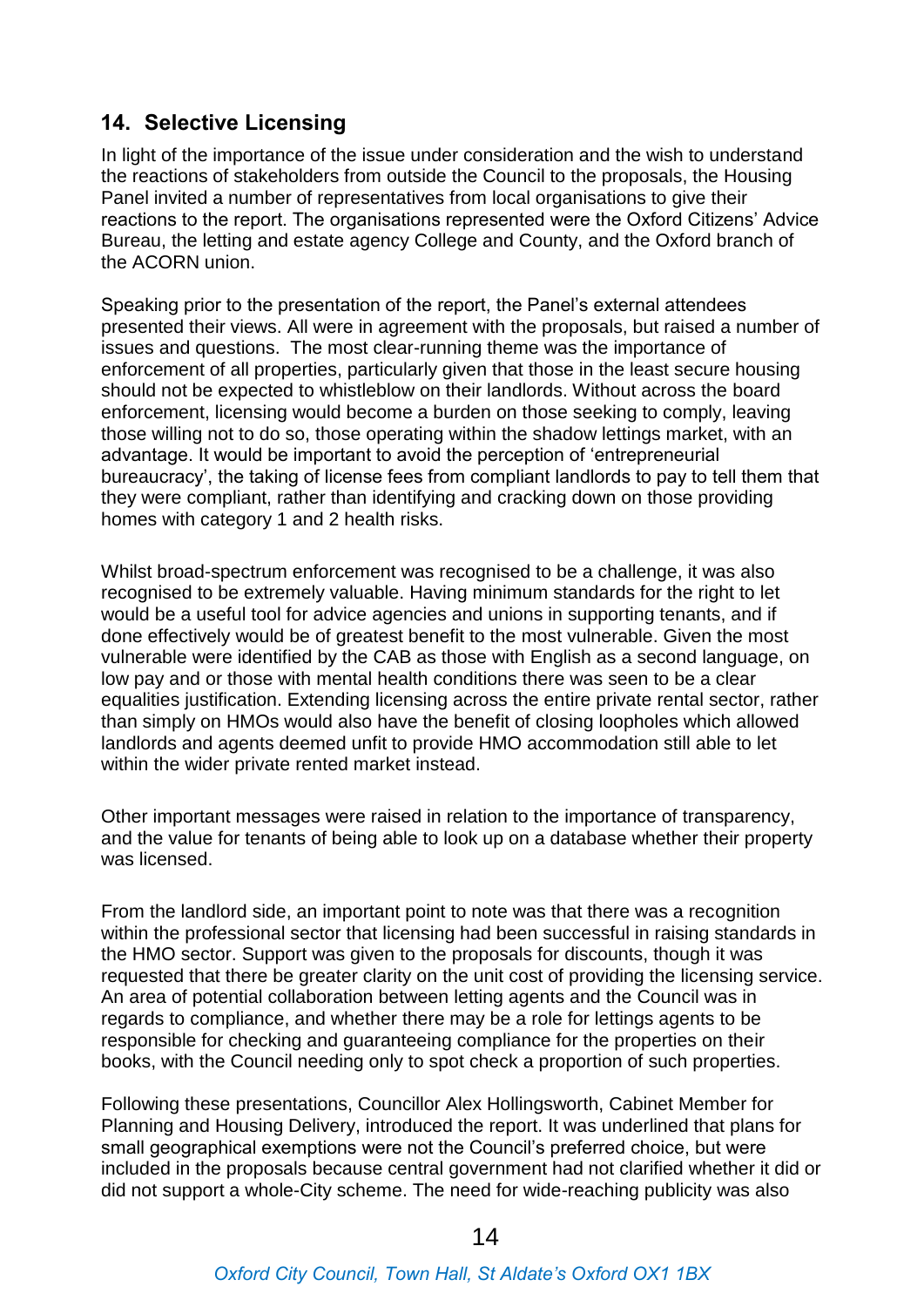recognised, both to landlords so as to ensure compliance, but also to tenants and those in the shadow rental market in order to provide awareness of their rights as a tenant. Good landlords would have nothing to fear and indeed would be protected under the new scheme from bad landlords undercutting them on the back of poor rental standards. The danger of entrepreneurial bureaucracy was recognised, but assurance was provided that the scheme had been designed precisely so as to raise standards amongst non-compliant properties or prevent such properties from being rented.

Ian Wright, Head of Regulatory Services and Community Safety, introduced the technical aspects of the report. Having previously intervened to raise standards in the private rented sector through HMO licensing the Council was in a strong position to extend licensing further, having learnt a lot of lessons. Licensing had proven the most effective way of raising rental standards compared to the other options available to the Council. Selective licensing would close regulatory gaps and loopholes owing to the fact all privately rented properties would require a license, and the Council's experience in identifying unlicensed HMO properties (an area in which Oxford is notably strong) would be of significant benefit in enforcing compliance against unwilling landlords.

Being a regulatory intervention requiring government approval the proposals for selective licensing had to be designed in order to ensure government requirements were met. The Council had commissioned external consultants to assess the need. Their report showed every ward in the City had over 20% of privately rented homes, and that one in four privately rented homes were estimated to have a serious hazard, demonstrating by reference to the government's criteria a need for the proposed selective licensing scheme.

A key strength of the proposals was the addition of conditions to the license, which would give the Council greater powers. HMO landlords, for example, who failed the fit and proper person test, or who lost their license, would no longer be able to default into the private rented sector as they would be unable to meet the new licensing conditions. Licensing conditions would also extend to lettings agents, giving the Council greater power over problem-agencies. Other benefits would include giving the Council power to pressure landlords over their management of anti-social or criminal behaviour at their properties, and the management of waste which, hitherto, had been an area where the Council had struggled.

The standard fee of £480 was deemed to be reasonable in itself. However, the Council was also providing a series of discounts which would reduce the cost further. The earlybird discount, for example, would reduce the cost of the license to £400 for a five year license, working out to £6.67 a month – a far from onerous sum. The discount scheme was a clear effort to place the costs of the scheme where they primarily arose, chasing and taking enforcement action against non-compliant landlords, rather than penalising those who were compliant.

Inspections of properties would, due to the scale of the scheme, not be undertaken prior to the granting of a license but would be undertaken at least once within the five year license period. Complaints from tenants would increase that number.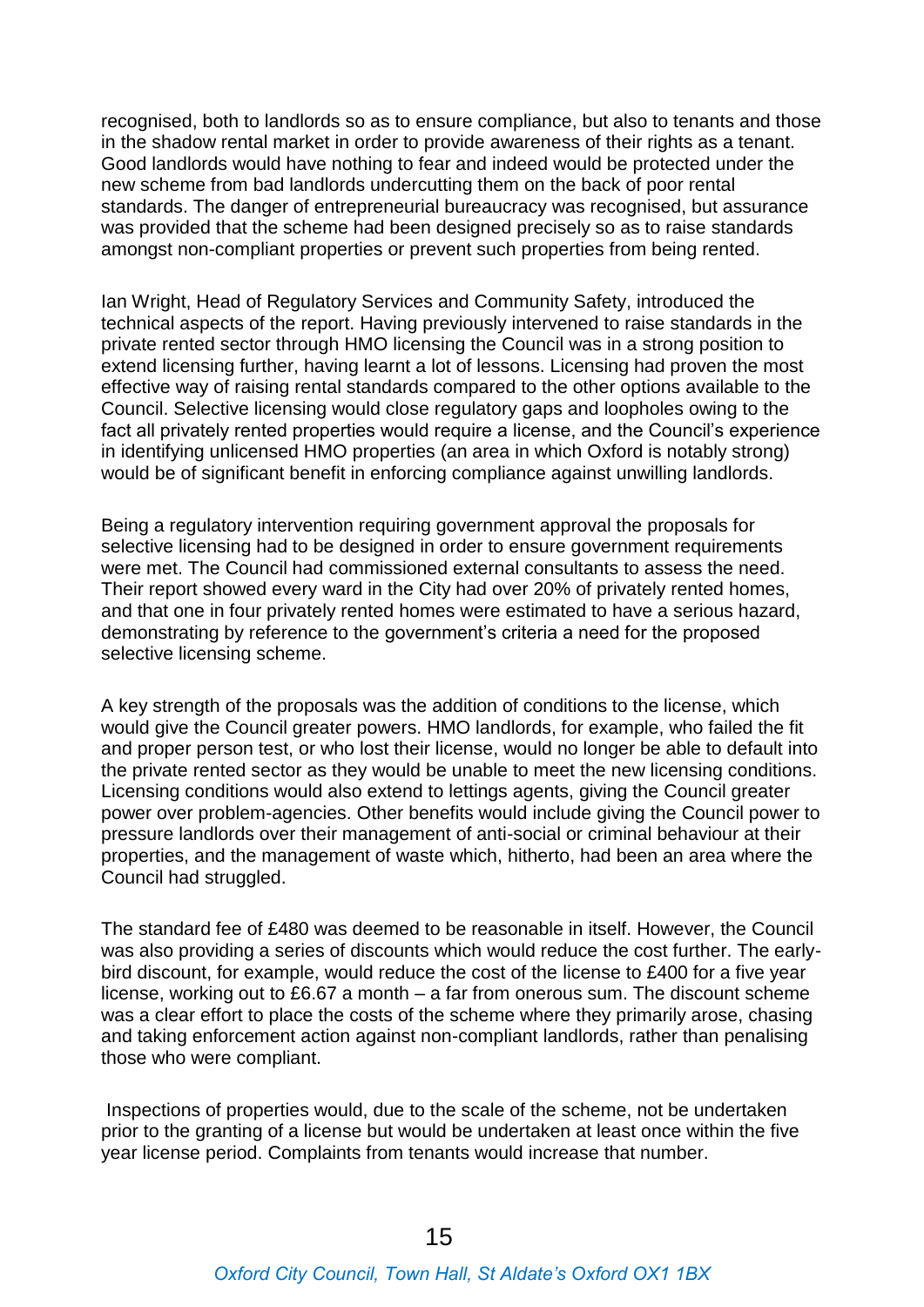On advice from other councils which had implemented similar schemes the consultation was being undertaken by an external company, which would provide greater assurance to participants of its impartiality. The consultation is legally mandated to run for at least ten weeks. Covid evidently presented challenges, and indeed had delayed the Council's initial plans for consultation in April, but officers were working with the consultants to deliver a consultation that effectively reached out to all stakeholder groups. Criticisms of previous consultations elsewhere had been that they had focused too heavily on hearing the views of landlords, and that tenants and the wider community's views were marginalised. Responses to consultation would inform next steps.

Ultimately, the decision whether to give permission for the scheme lay with central government. There is no statutory timescale for decision-making, but typically a response is given within three to six months. Assuming permission was given and the Council proceeded with the scheme, there would be a requirement to run a three month awareness raising and publicity exercise.

In response to the report presented, the Committee sought clarification over issues including:

- the responsibilities on landlords of the antisocial behaviour of their tenants
- whether licenses were of the landlord or of the property and the financial implications arising from that
- Council staff's interaction with non-English speaking landlords
- the potential to outlaw 'no DSS' policies through licensing conditions, for which there was little scope

The main area of discussion, however, was in regards to the efforts being made by the Council to engage in consultation those groups impacted by low housing standards but unlikely to come forward, in particular those in insecure accommodation and non-English speakers. Feedback from both Panel members and invited guests was very clear that there is a systemic power imbalance between the situations of landlords and tenants when discussing housing related issues. Those tenants least well served by landlords would at the same time be most in need of the changes selective licensing proposals seek to induce, and the least likely to be heard. Feedback from the CAB highlighted the possibility not only of formal revenge-evictions, but lower-level harassment and intimidation of tenants for crossing their landlords. Owing to this, without corrective action the response to the Council's consultation would likely have an under-representation of tenant voices, particularly amongst vulnerable tenants in the shadow rental market and those with the lowest housing standards. It was **AGREED** to make the following recommendation to Cabinet:

**That the Council is mindful of the challenges to hearing the views of vulnerable tenants – those in dangerous accommodation, pseudo-tenancies and non-English speakers in particular – and that it adapts its approach to consultation to ensure their views are not overlooked.**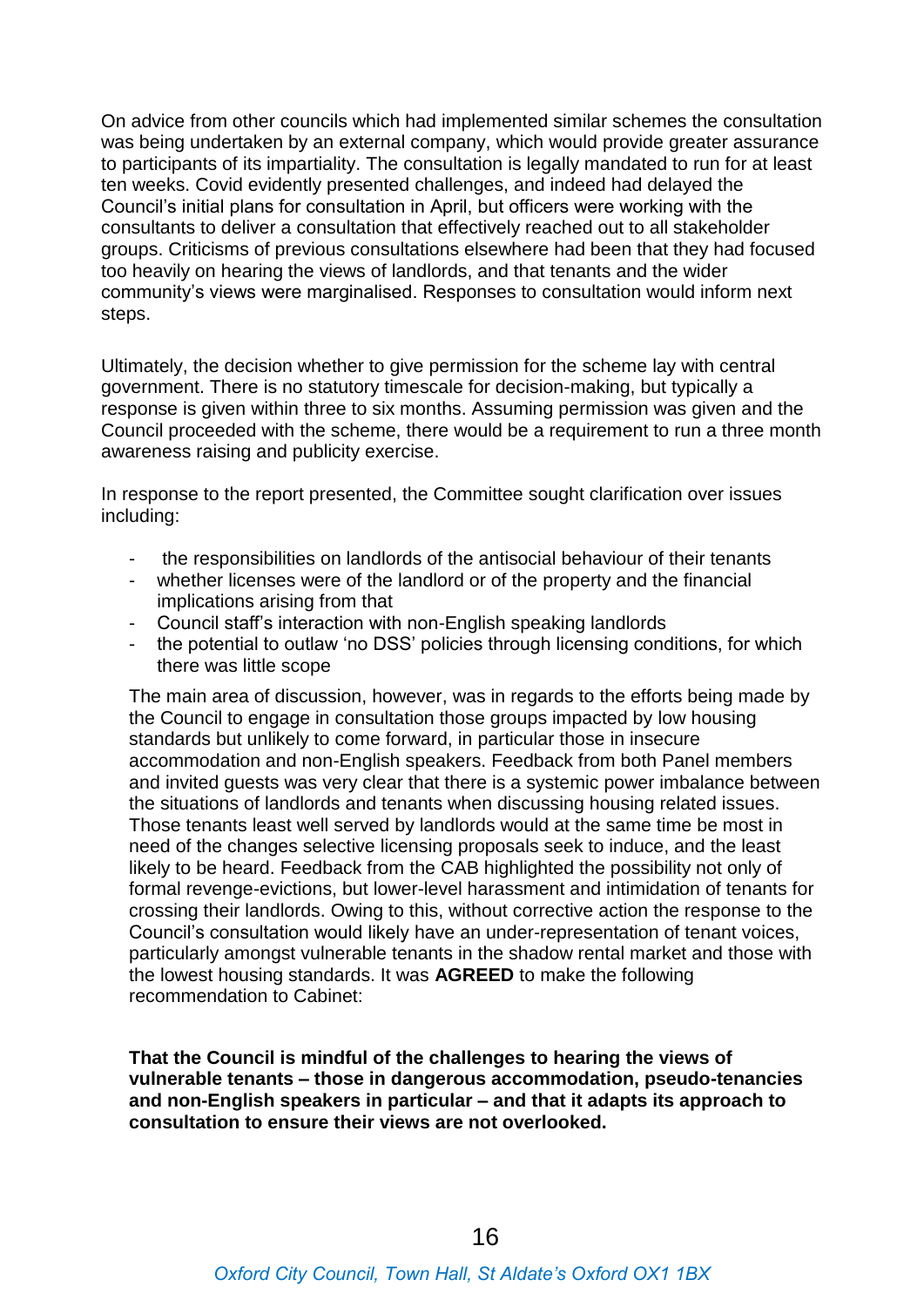## **15. Additional HMO Licensing renewal**

Councillor Alex Hollingsworth, Cabinet Member for Planning and Housing Delivery, introduced the report on renewing the Council's HMO licensing scheme. It was stressed that the scheme was a renewal of an existing scheme, and had already been renewed once. Though some minor changes were being made, the biggest issue brought to the Panel's attention was that owing to Covid-19 and the lockdown, the Council had been unable to run the current consultation earlier in the year. Central government had not waived its requirement for consultation and so consequently, there would be a period prior to the new scheme being adopted where the old one would have lapsed.

Ian Wright, Head of Regulatory Services and Community Safety, introduced the technical aspects of the report. The scheme had originally been established in 2011, and whilst government policy had caught up with the scheme's policy regarding larger HMOs, it remained necessary to prove licensing was also required for smaller ones. A review of the existing scheme showed that there remained a significant number of HMOs not being managed up to standard and that a licensing scheme was required to improve standards. Non-compliance had remained stubbornly high; through spot checks, initial inspection and end of license inspections it was known that only 47% of small HMO properties were compliant. This was a slow improvement over time, but not sufficient to stop running the scheme. Numbers of non-licensed properties were also declining though still being discovered.

The Panel asked a number of questions relating to:

Whether measures were available, particularly grants, to encourage landlords to comply with licensing requirements, rather than simply the threat of punishment. Largely, grants were no longer available bar for energy efficiency measures.

The Panel **NOTED** the report with support for it.

#### **16. Reports for approval**

The Panel considered a draft of the report written in response to the discussion held on the effect of Covid-19 on the private rented sector.

Following discussion it was **AGREED** to approve the report with a number of amendments:

- To add a recommendation 'that the Council takes whatever measures it has at its disposal, including environmental health enforcement powers, to reduce the number of unsafe homes being let out before winter arrives'
- That the Scrutiny Officer research and, if opportunity arises, add a relevant recommendation relating to strengthening the Council's response to the flouting of 'no DSS' policies in the private rented sector.
- To add a recommendation 'that the Council works with local housing support and advice organisations to draft a letter on the need for government to introduce practical policy changes to increase protection for renters, to include consideration of ending section 21 evictions and the need for a rent-freeze policy, and for the Leader to send the agreed letter to the Secretary of State for Housing, Communities and Local Government'.